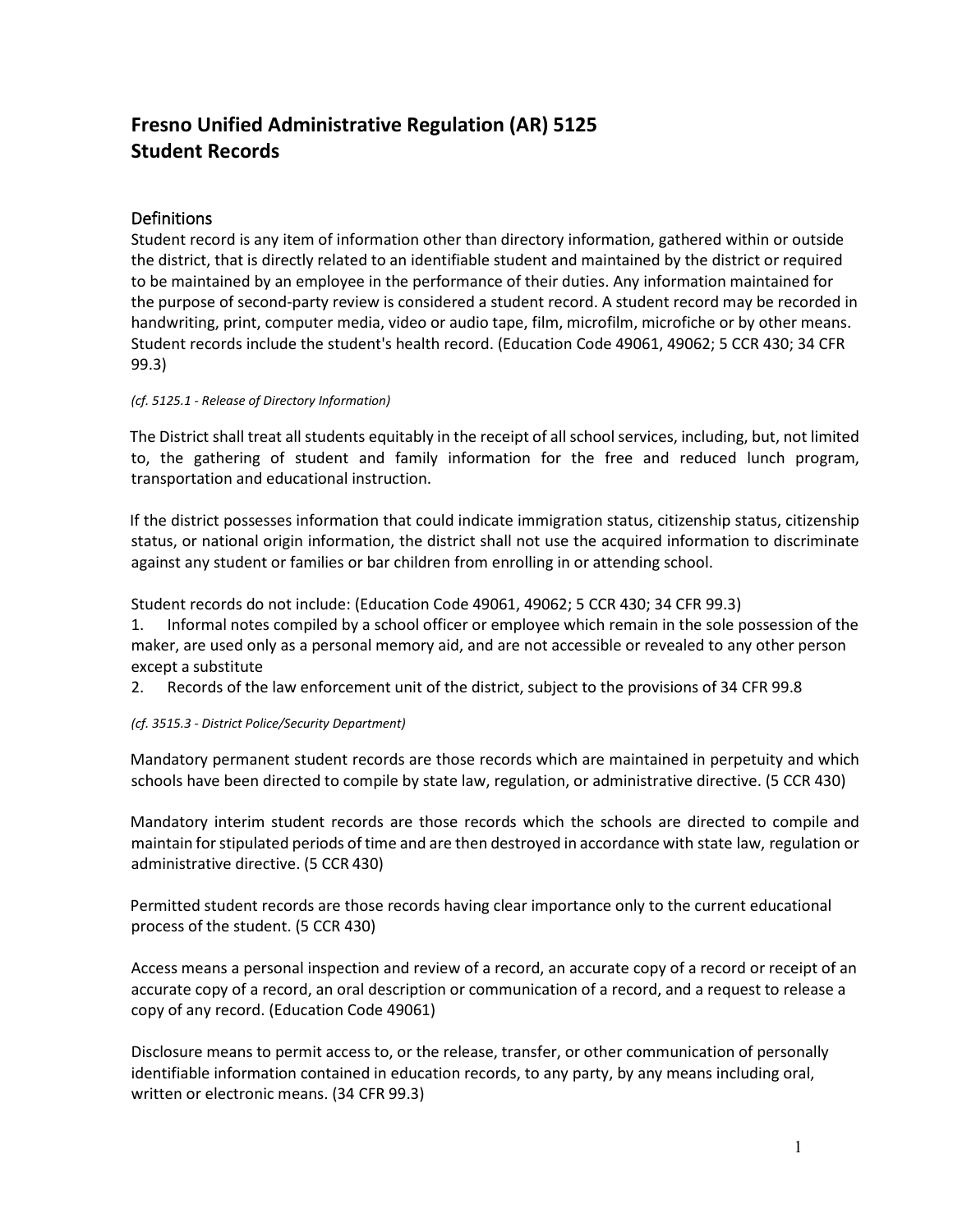Personally identifiable information includes but is not limited to the student's name, the name of the student's parent/guardian or other family member, the address of the student or student's family, a personal identifier such as the student's number, and a list of personal characteristics or other information that would make the student's identity easily traceable. (34 CFR 99.3)

Adult student is a person who is or was enrolled in school and who is at least 18 years of age. (5 CCR 430)

School officials and employees are officials or employees whose duties and responsibilities to the district, whether routine or as a result of special circumstances, require that they have access to student records.

A legitimate educational interest is one held by officials or employees whose duties and responsibilities to the district, whether routine or as a result of special circumstances, require that they have access to student records.

# Changes to Student Records

No additions except routine updating shall be made to a student's record after high school graduation or permanent departure without prior consent of the parent/guardian or adult student. (5 CCR 437)

Only a parent/guardian having legal custody of the student may challenge the content of a record or offer a written response to a record. (Education Code 49061)

#### *(cf. 5125.3 - Challenging Student Records)*

A student's legal name or gender as entered on the mandatory student record required pursuant to 5 CCR 432 shall only be changed with proper documentation. However, at the written request of a student or, if appropriate, their parents/guardians, the district shall use the student's preferred name and pronouns consistent with their gender identity on all other district-related documents.

*(cf. 5145.3 - Nondiscrimination/Harassment)*

# Retention and Destruction of Student Records

All anecdotal information and assessment reports maintained as student records shall be dated and signed by the individual who originated the data. (5 CCR 431)

The following mandatory permanent student records shall be kept indefinitely: (5 CCR 432, 437)

- 1. Legal name of student
- 2. Date and place of birth, and method of verifying birth date

*(cf. 5111 - Admission)*

- 3. Sex of student
- 4. Name and address of parent/guardian of minor student
- a. Address of minor student if different from the above
- b. Annual verification of parent/guardian's name and address and student'sresidence

- *(cf. 5111.11 - Residency of Students with Caregiver)*
- *(cf. 5111.12 - Residency Based on Parent/Guardian Employment)*
- *(cf. 5111.13 - Residency for Homeless Children)*

*<sup>(</sup>cf. 5111.1 - District Residency)*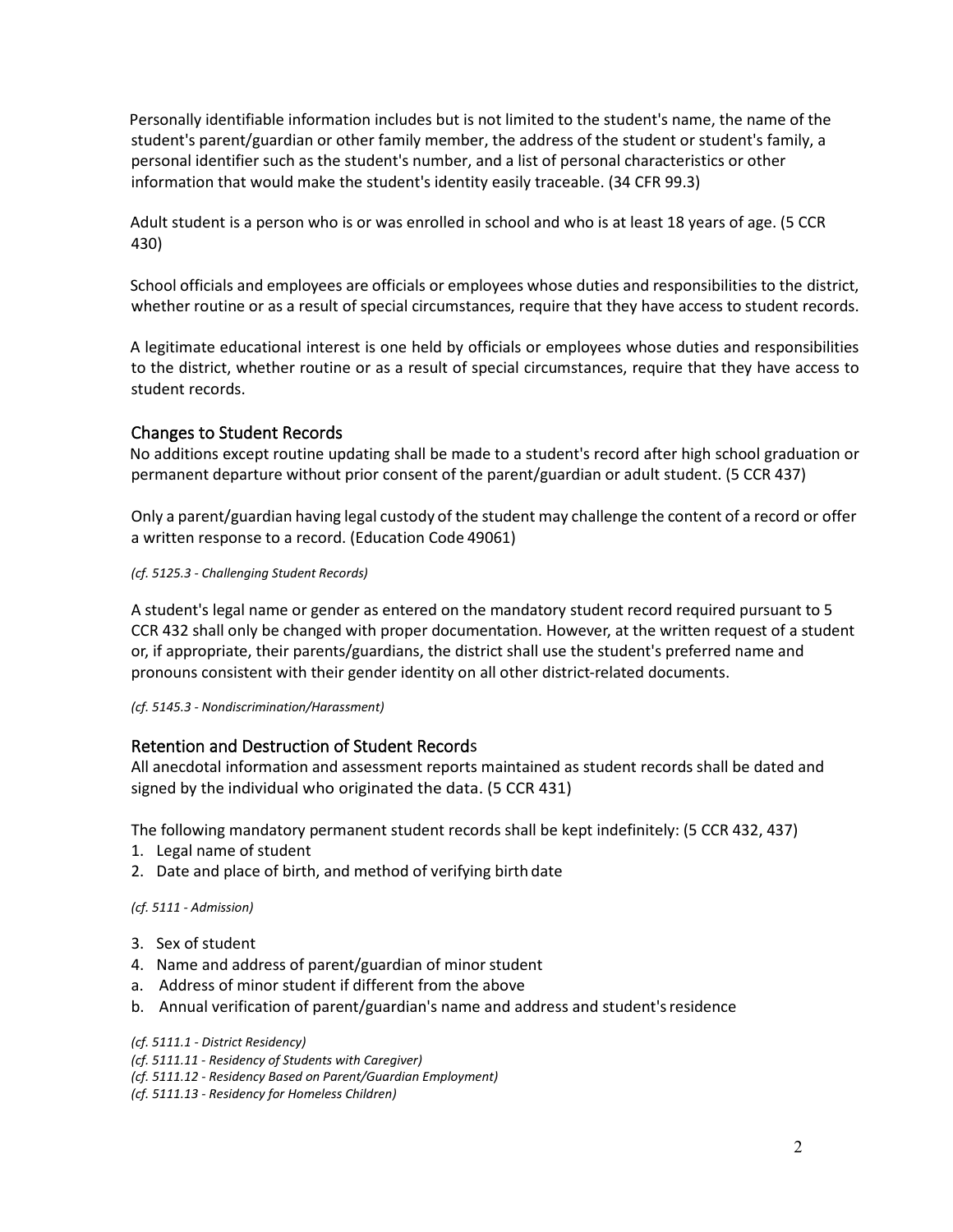5. Entrance and departure dates of each school year and for any summer session or other extra session

6. Subjects taken during each year, half-year, summer session or quarter, and marks or credits given

### *(cf. 5121 - Grades/Evaluation of Student Achievement)*

7. Verification of or exemption from required immunizations

#### *(cf. 5141.31 - Immunizations)*

8. Date of high school graduation or equivalent

Unless forwarded to another district, mandatory interim student records shall be maintained subject to destruction during the third school year in which they originated, following a determination that their usefulness has ceased, orthe student hasleftthe district. These recordsinclude: (Education Code 48918, 51747; 5 CCR 432, 437, 16027)

### 1. Expulsion orders and the causes therefor

*(cf. 5144.1 - Suspension and Expulsion/Due Process) (cf. 5144.2 - Suspension and Expulsion/Due Process (Students with Disabilities))*

- 2. A log identifying persons or agencies who request or receive information from the student record
- 3. Health information, including verification or waiver of the health screening for school entry

*(cf. 5141.32* - *Health Screening for School Entry)*

4. Information on participation in special education programs, including required tests, case studies, authorizations, and evidence of eligibility for admission or discharge

*(cf. 6159 - Individualized Education Program) (cf. 6164.4 - Identification of Individuals for Special Education)*

# 5. Language training records

*(cf. 6174 - Education for English Language Learners)*

- 6. Progress slips/notices required by Education Code 49066 and 49067
- 7. Parental restrictions/stipulations regarding access to directory information
- 8. Parent/guardian or adult student rejoinders to challenged records and to disciplinaryaction
- 9. Parent/guardian authorization or denial of student participation in specific programs
- 10. Results of standardized tests administered within the past three years

#### *(cf. 6162.5 - Student Assessment)*

11. Written findings resulting from an evaluation conducted after a specified number of missed assignments to determine whether it is in a student's best interest to remain in independent study

# *(cf. 6158 - Independent Study)*

Permitted student records may be destroyed six months after the student completes or withdraws from the educational program, including: (5 CCR 432, 437)

1. Objective counselor and/or teacher ratings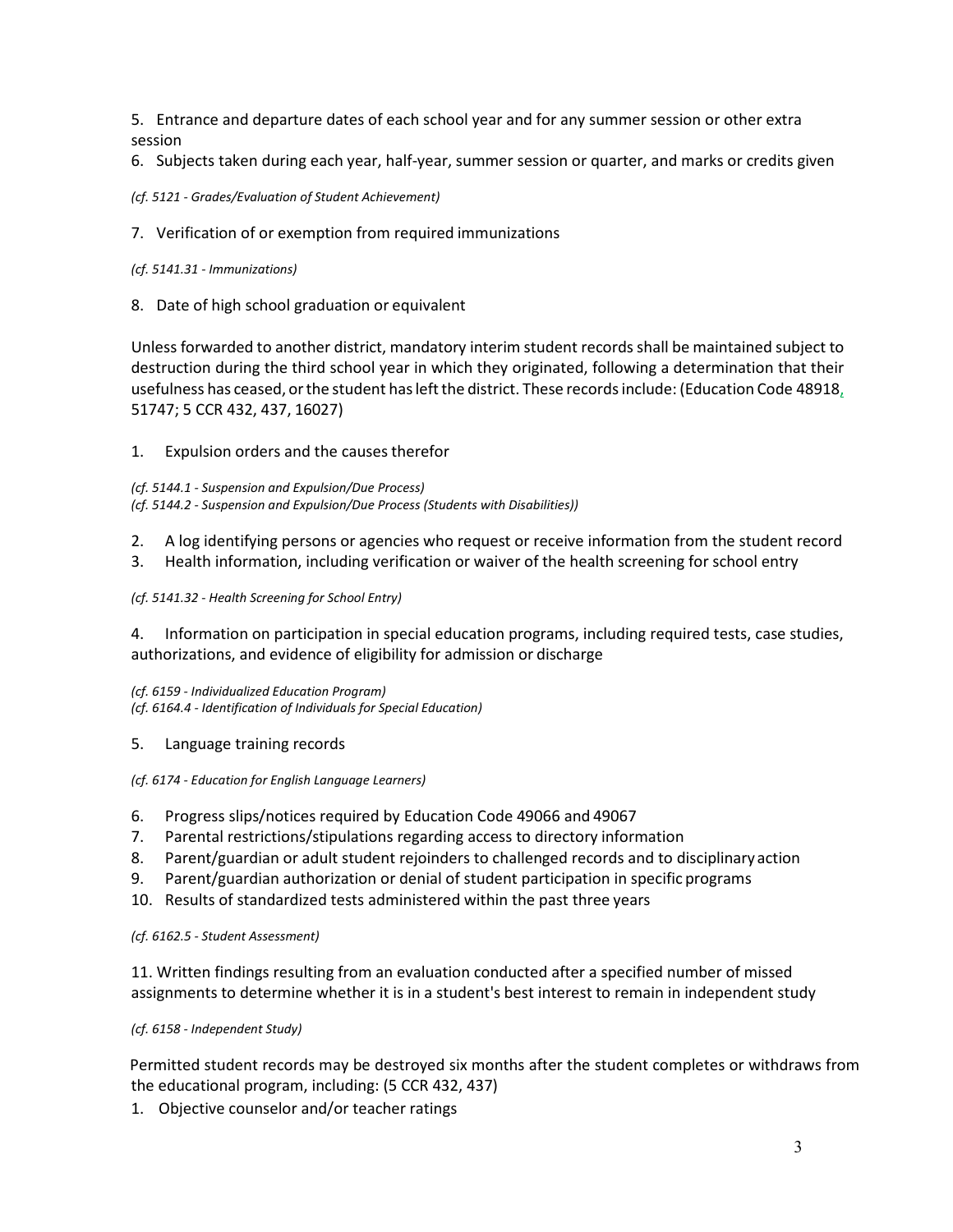- 2. Standardized test results older than three years
- 3. Routine disciplinary data

### *(cf. 5144 - Discipline)*

- 4. Verified reports of relevant behavioral patterns
- 5. All disciplinary notices
- 6. Supplementary attendance records

Records shall be destroyed in a way that assures they will not be available to possible public inspection in the process of destruction. (5 CCR 437)

# Persons with Access to Student Records

Persons, agencies, or organizations specifically granted access rights pursuant to state law shall have access without written parental consent or judicial order. In addition, parental consent is not required when information is shared with other persons within educational institutions, agencies or organizations obtaining access, as long as those persons have a legitimate educational interest in the information. (Education Code 49076)

The District shall require written parental or guardian consent for release of student information, unless the information is relevant for a legitimate educational interest or includes directory information only. Neither exception permits disclosing information to immigration authoritiesfor immigration-enforcement purposes; no student information shall be disclosed to immigration authorities for immigrationenforcement purposes without a court order or judicialsubpoena.

The request for written or parental or guardian consent for release of student information must include the following information: (1) the signature and date of the parent, guardian, or eligible student providing consent; (2) a description of the records to be disclosed; (3) the reason for release of information; (4) the parties or class of parties receiving the information; and (5) if requested by the parents, guardians or eligible student, a copy of the records to be released.

The District shall permanently keep the consent notice with the record file.

The parent, guardian, or eligible student is not required to sign the consent form. If the parent, guardian or eligible student refuses to provide written consent for the release of student information that this not otherwise subject to release, the custodian of records shall not release the information.

# Persons Granted Absolute Access

In accordance with law, absolute access to any student records shall be granted to:

1. Parents/guardians of students younger than age 18, including the parent who is not the student's custodial parent (Education Code 49069; Family Code 3025)

2. Access to student records and information shall not be denied to a parent because they are not the child's custodial parent unless the district is provided with evidence that there is a court order, state statute or other legally binding document that specifically revokes these rights. (Family Code 3025; 34 CFR 99.4)

3. Adult students aged 18 or older or students under the age of 18 who attend a postsecondary institution, in which case the student shall alone exercise rights related to their student records and grant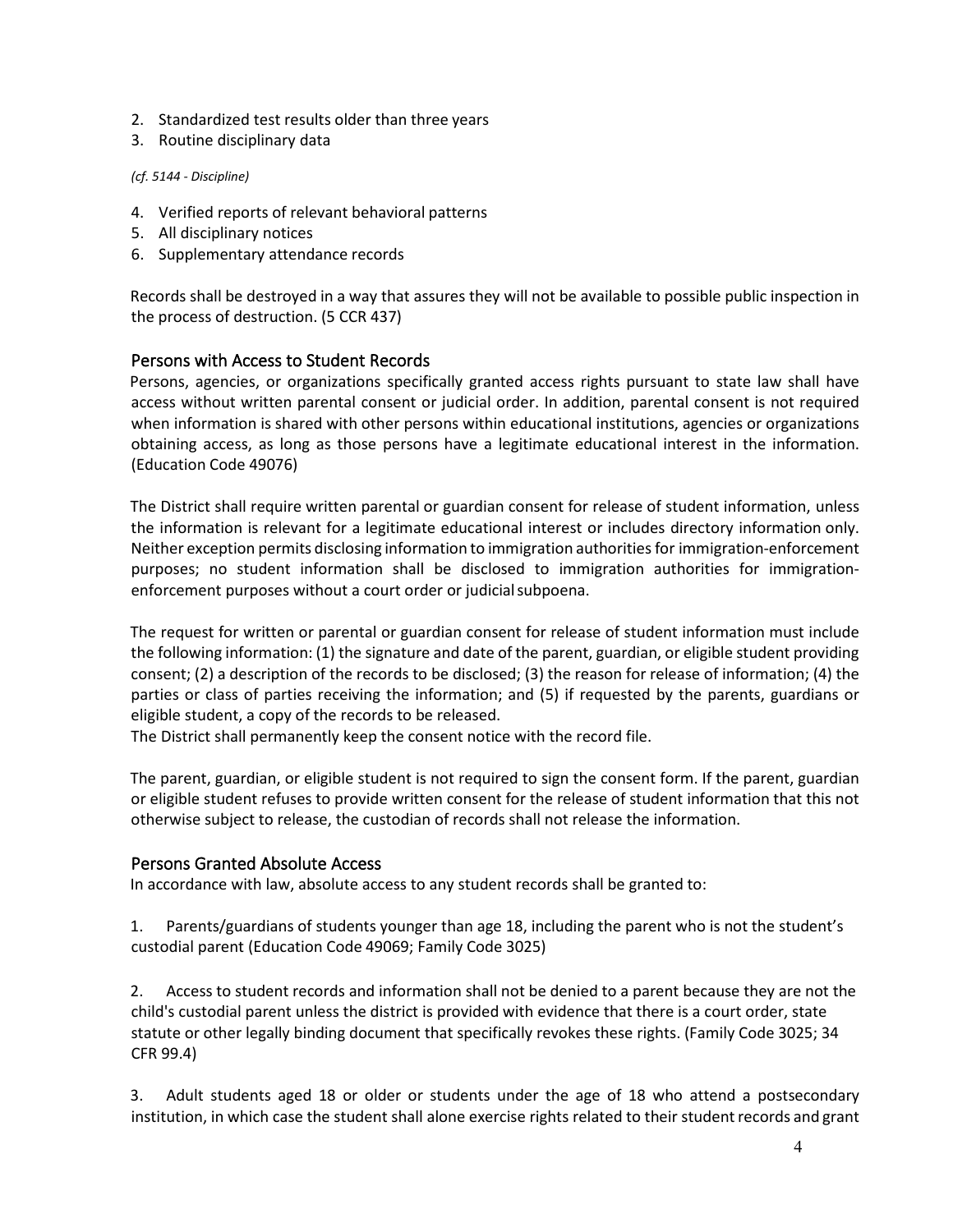consent for the release of records (Education Code 49061; 34 CFR 99.5)

4. Those so authorized in compliance with a court order or lawfully issued subpoena (Education Code 49077)

# Access for Limited Purpose/Legitimate Educational Interest

In addition, the following persons or agencies shall have access to those particular records that are relevant to the legitimate educational interests of the requester: (Education Code 49076**;** 34 CFR 99.31)

- 1. Parents or legal guardians of a dependent student age 18 orolder
- 2. Students 16 or older or who have completed the 10th grade
- 3. School officials and district employees

4. Members of a school attendance review board (SARB), who are authorized representatives of the district and any volunteer aide age 18 or older who has been investigated, selected and trained by SARB to provide follow-up services to a referred student

# *(cf. 5113.1 - Truancy)*

5. Officials and employees of other public schools**,** school systems, or post-secondary institutions where the student intends or is directed to enroll, including local, county, or state correctional facilities where educational programs leading to high school graduation are provided, or where the student is already enrolled, as long as the disclosure is for purposes related to the student's enrollment or transfer

Unless the annual parent/guardian notification issued pursuant to Education Code 48980 includes a statement that the district may disclose students' personally identifiable information to officials of another school, school system, or postsecondary institution where the student seeks or intends to enroll, the Superintendent or designee shall, when such a disclosure is made, make a reasonable attempt to notify the parent/guardian or adult student at their last known address, provide a copy of the record that is disclosed, and give the parent/guardian or adult student an opportunity for a hearing to challenge the record. (34 CFR 99.34)

6. The Student Aid Commission, to provide the grade point average (GPA) of all district students in grade 12 and, when requested, verification of high school graduation or its equivalent of all students who graduated in the prior academic year, for use in the Cal Grant postsecondary financial aid program. However, such information shall not be submitted when students opt out or are permitted by the rules of the Student Aid Commission to provide test scores in lieu of the GPA. (Education Code 69432.9, 69432.92)

No later than October 15 each year, the Superintendent or designee shall notify each student in grade 12, and their parents/guardians if the student is under age 18 years, that the student's GPA will be forwarded to the Student Aid Commission unless the student opts out within a period of time specified in the notice, which shall not be less than 30 days. (Education Code 69432.9)

Students' social security numbers shall not be included in the submitted information unless the Student Aid Commission deems it necessary to complete the financial aid application and the Superintendent or designee obtains permission from the student's parent/guardian, or from the adult student, to submit the social security number. (Education Code 69432.9)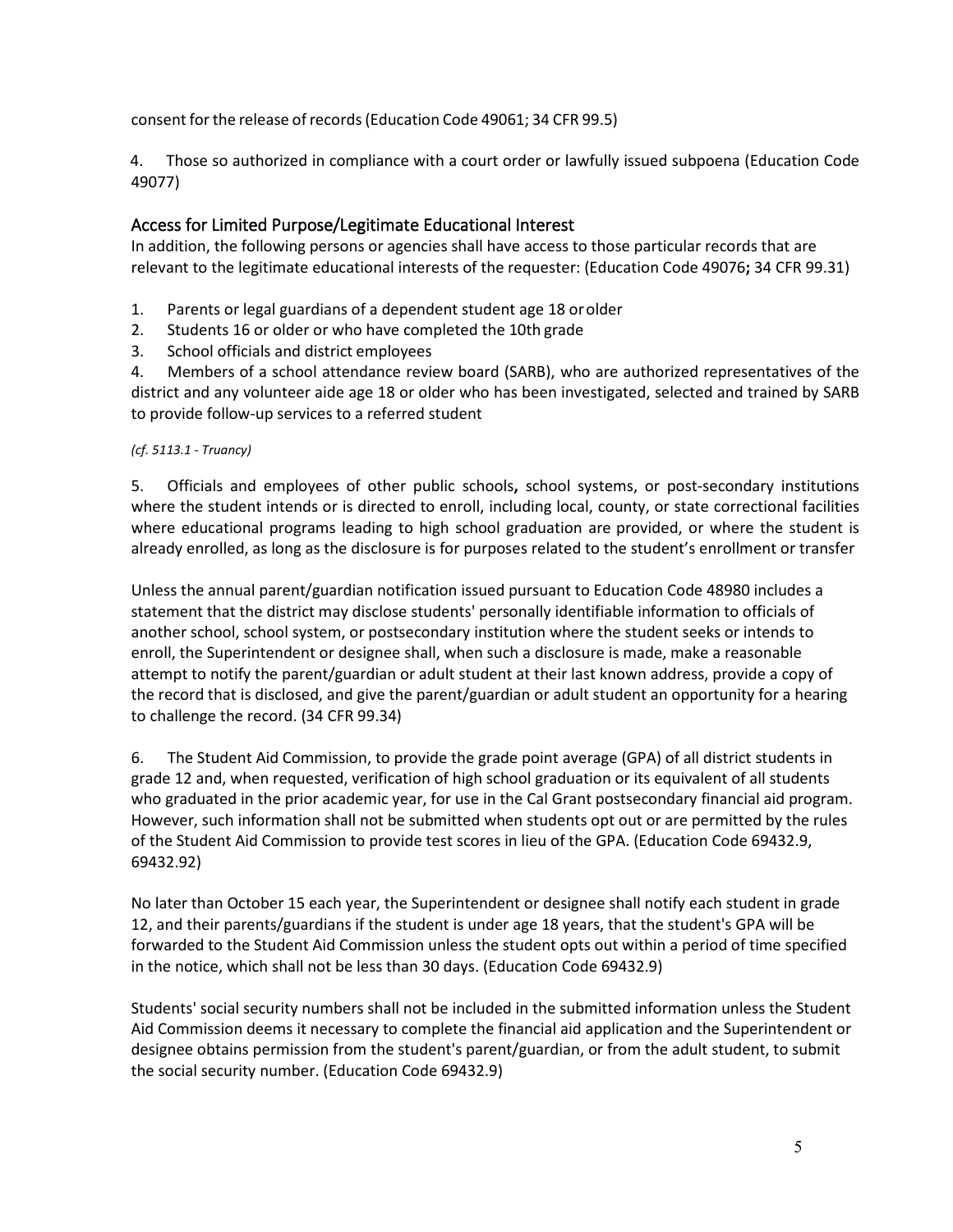7. Federal, state and local officials, as needed for program audits or compliance activity related to a state or federally funded education program and in accordance with a written agreement developed pursuant to 34 CFR 99.35 (Education Code 49076; 34 CFR 99.3, 99.31, 99.35)

8. Any county placing agency acting as an authorized representative of a state or local educational agency which is required to audit or evaluate a state or federally supported education program pursuant to item #7 above (Education Code 49076)

9. Any person, agency, or organization authorized in compliance with a court order or lawfully issued subpoena (Education Code 49077; 5 CCR 435; 34 CFR 99.31)

Unless otherwise instructed by the court, the Superintendent or designee shall, prior to disclosing a record pursuant to a court order or subpoena, give the parent/guardian or adult student at least three days' notice of the name of the requesting agency and the specific record requested, if lawfully possible within the requirements of the judicial order. (Education Code 49077; 5 CCR 435; 34 CFR 99.31)

10. Any district attorney who is participating in or conducting a truancy mediation program or participating in the presentation of evidence in a truancy petition (Education Code 49076) 11. A district attorney's office for consideration against a parent/guardian for failure to comply with

compulsory education laws (Education Code 49076)

12. Any probation officer or district attorney, or counsel of record for the purposes of conducting a criminal investigation or an investigation in regard to declaring a person a ward of the court or involving a violation of a condition of probation, subject to evidentiary rules specified in Welfare and Institutions Code 701 (Education Code 49076)

When disclosing records for these purposes, the Superintendent or designee shall obtain written certification from the recipient of the records that the information will not be disclosed to another party without prior written consent of the student's parent/guardian or the holder of the student's educational rights, unless specifically authorized by state or federal law. (Education Code 49076)

13. Any judge or probation officer for the purpose of conducting a truancy mediation program for a student, or for purposes of presenting evidence in a truancy petition pursuant to Welfare and Institutions Code 681 (Education Code 49076)

In such cases, the judge or probation officer shall certify in writing to the Superintendent or designee that the information will be used only for truancy purposes. Upon releasing student information to a judge or probation officer, the Superintendent or designee shall inform, or provide written notification to, the student's parent/guardian within 24 hours. (Education Code 49076)

14. A foster family agency with jurisdiction over currently enrolled or former student; short-term residential treatment program staff responsible for the education or case management of a student; or a caregiver who has direct responsibility for the care of a student, including a certified or licensed foster parent, an approved relative or nonrelated extended family member, or a resource family, as defined (Education Code 49076)

Such individuals shall have access to the student's current or most recent records of grades, transcripts, attendance, discipline, online communication on platforms established by schools for students and parents/guardians, and any individualized education program or Section 504 plan developed and maintained by the district (Education Code 49069.3)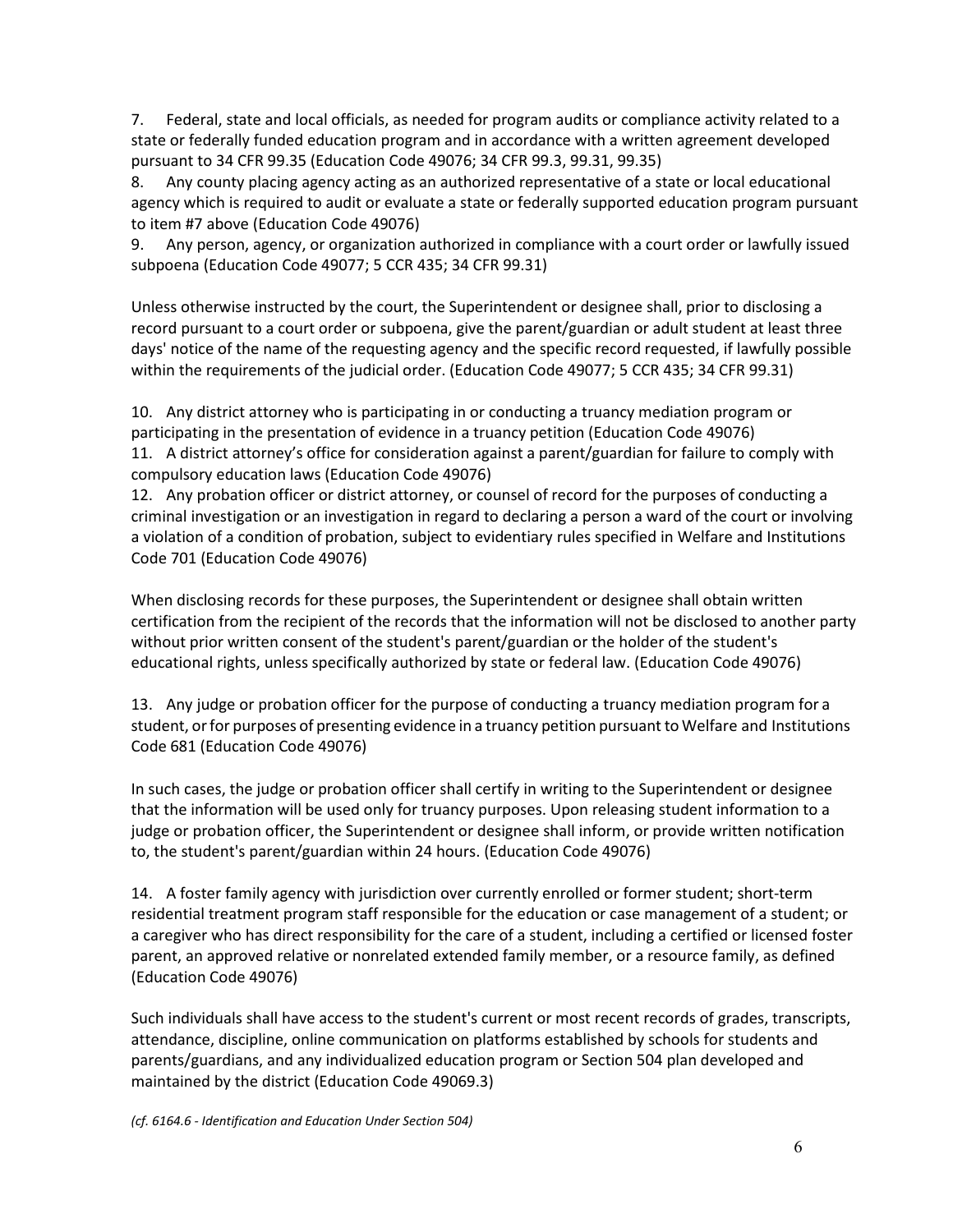#### *(cf. 6173.1 - Education for Foster Youth)*

15. A student age 14 years or older who is both a homeless student and an unaccompanied minor as defined in 42 USC 11434a (Education Code 49076)

#### *(cf. 6173 - Education for Homeless Children)*

16. An individual who completes items #1-4 of the caregiver's authorization affidavit pursuant to Family Code 6552 and signs the affidavit for the purpose of enrolling a minor in school (Education Code 49076) 17. A caseworker or other representative of a state or local child welfare agency or tribal organization that has legal responsibility for the care and protection of a student, provided that the information is directly related to providing assistance to address the student's educational needs (Education Code 49076; 20 USC 1232(g))

18. Appropriate law enforcement authorities, in circumstances where Education Code 48902 requires that the district provide special education and disciplinary records of a student with disabilities who is suspended or expelled for committing an act violating Penal Code 245 (Education Code 48902, 49076)

When disclosing such records, the Superintendent or designee shall obtain written certification by the recipient of the records as described in item #12 above. (Education Code 49076)

19. Designated peace officers or law enforcement agencies in cases where the district is authorized by law to assist law enforcement in investigations of suspected criminal conduct or kidnapping and a written parental consent, lawfully issued subpoena, or court order is submitted to the district, or information is provided to it indicating that an emergency exists in which the student's information is necessary to protect the health or safety of the student or other individuals (Education Code 49076.5; 34 CFR 99.1-99.67)

In such cases, the Superintendent or designee shall provide information about the identity and location of the student as it relates to the transfer of that student's records to another public school district or California private school. (Education Code 49076.5)

When disclosing records for the above purposes, the Superintendent or designee shall obtain the necessary documentation to verify that the person, agency, or organization is a person, agency, or organization that is permitted to receive such records.

Any person, agency, or organization granted access is prohibited from releasing information to another person, agency, or organization without written permission from the parent/guardian or adult student unless specifically allowed by state law or the federal Family Educational Rights and Privacy Act. (Education Code 49076)

In addition, the parent/guardian or adult student may provide written consent for access to be granted to persons, agencies, or organizations not afforded access rights by law. The written consent shall specify the records to be released and the party or parties to whom they may be released. (Education Code 49075)

Only a parent/guardian having legal custody of the student may consent to the release of records to others. Either parent/guardian may grant consent if both parents/guardians notify the district, in writing, that such an agreement has been made. (Education Code 49061)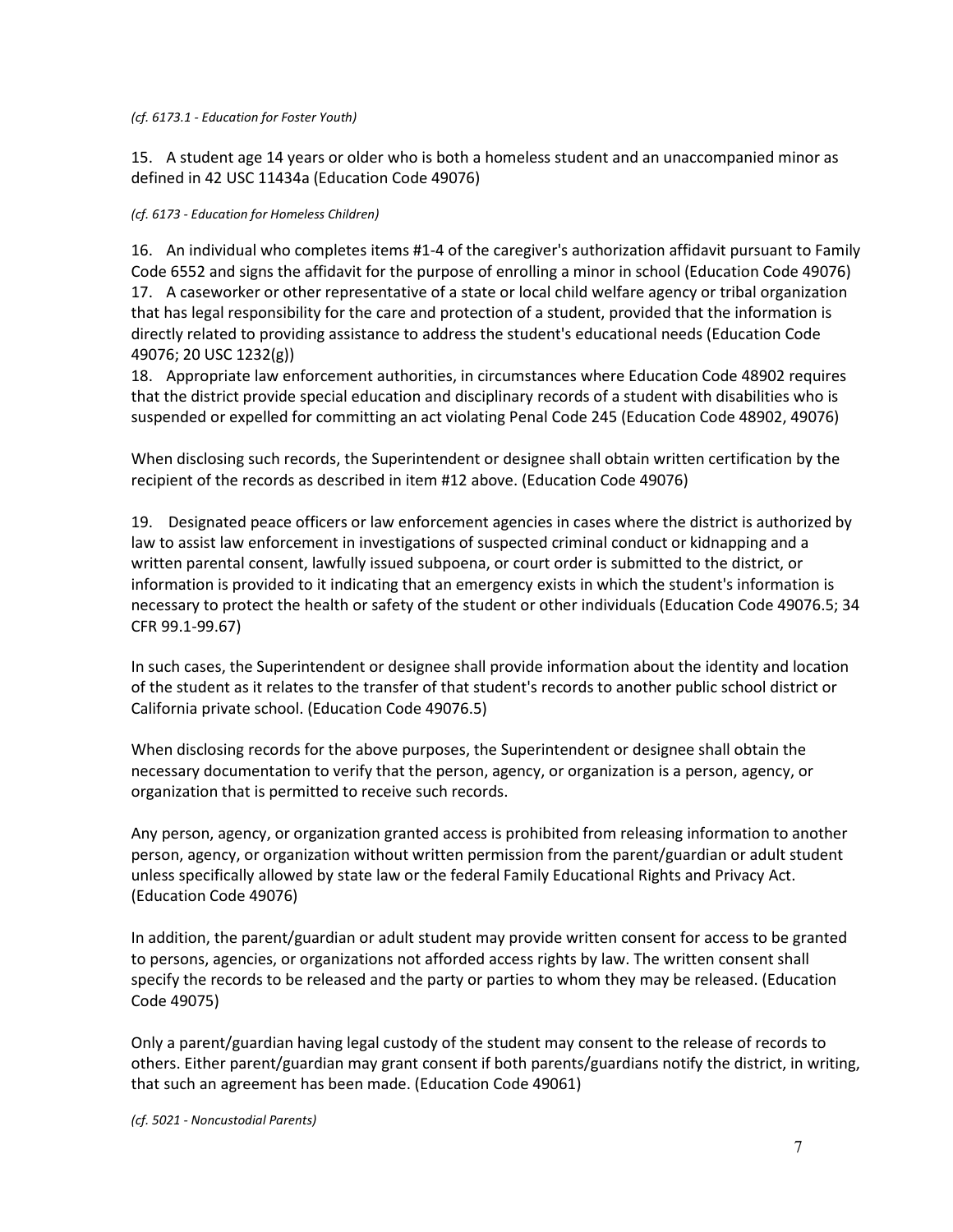# Discretionary Access

At the discretion Superintendent or designee, they may release information from a student's records to the following: (Education Code 49076)

1. Appropriate persons, including parents/guardians of a student, in an emergency if the health and safety of a student or other persons are at stake (Education Code 49076; 34 CFR 99.31, 99.32, 99.36)

When releasing information to any such appropriate person, the Superintendent or designee shall record information about the threat to the health or safety of the student or any other person that formed the basis for the disclosure and the person(s) to whom the disclosure was made. (Education Code 49076; 34 CFR 99.32)

- 2. Agencies or organizations in connection with a student's application for or receipt of financial aid
- 3. Accrediting associations (Education Code 49076; 34 CFR 99.31)

4. Under the conditions specified in Education Code 49076 and 34 CFR 99.31, organizations conducting studies on behalf of educational institutions or agencies for the purpose of developing, validating, or administering predictive tests, administering student aid programs or improving instruction, provided that: (Education Code 49076; 34 CFR 99.31)

- a. The study is conducted in a manner that does not permit personal identification of parents/guardians and students by individuals other than representatives of the organization who have legitimate interests in the information.
- b. The information is destroyed when no longer needed for the purposes for which the study is conducted.

c. The district enters into a written agreement with the organization that complies with 34 CFR 99.31.

5. Officials and employees of private schools or school systems where the student is enrolled or intends to enroll, subject to the rights of parents/guardians as provided and in compliance with 34 CFR 99.34 (Education Code 49076; 34 CFR 99.31, 99.34)

6. Local health departments operating countywide or regional immunization information and reminder systems and the California Department of Public Health, unless the parent/guardian has requested that no disclosures of this type be made (Health and Safety Code 120440)

7. Contractors and consultants having a legitimate educational interest based on services or functions which have been outsourced to them through a formal written agreement or contract by the district, excluding volunteers or other parties (Education Code 49076)

# *(cf. 3600 - Consultants)*

8. Agencies or organizations in connection with the student's application for or receipt of financial aid, provided that information permitting the personal identification of a student or their parents/guardians for these purposes is disclosed only as may be necessary to determine the eligibility of the student for financial aid, determine the amount of financial aid, determine the conditions which will be imposed regarding the financial aid, or enforce the terms or conditions of the financial aid (Education Code 49076; 34 CFR 99.31, 99.36)

9. County elections officials for the purpose of identifying students eligible to register to vote and offering such students an opportunity to register, subject to the provisions of 34 CFR 99.37 and under the condition that any information provided on this basis shall not be used for any other purpose or transferred to any other person or agency (Education Code 49076; 34 CFR 99.31, 99.37)

*(cf. 1400 - Relations Between Other Governmental Agencies and the Schools)*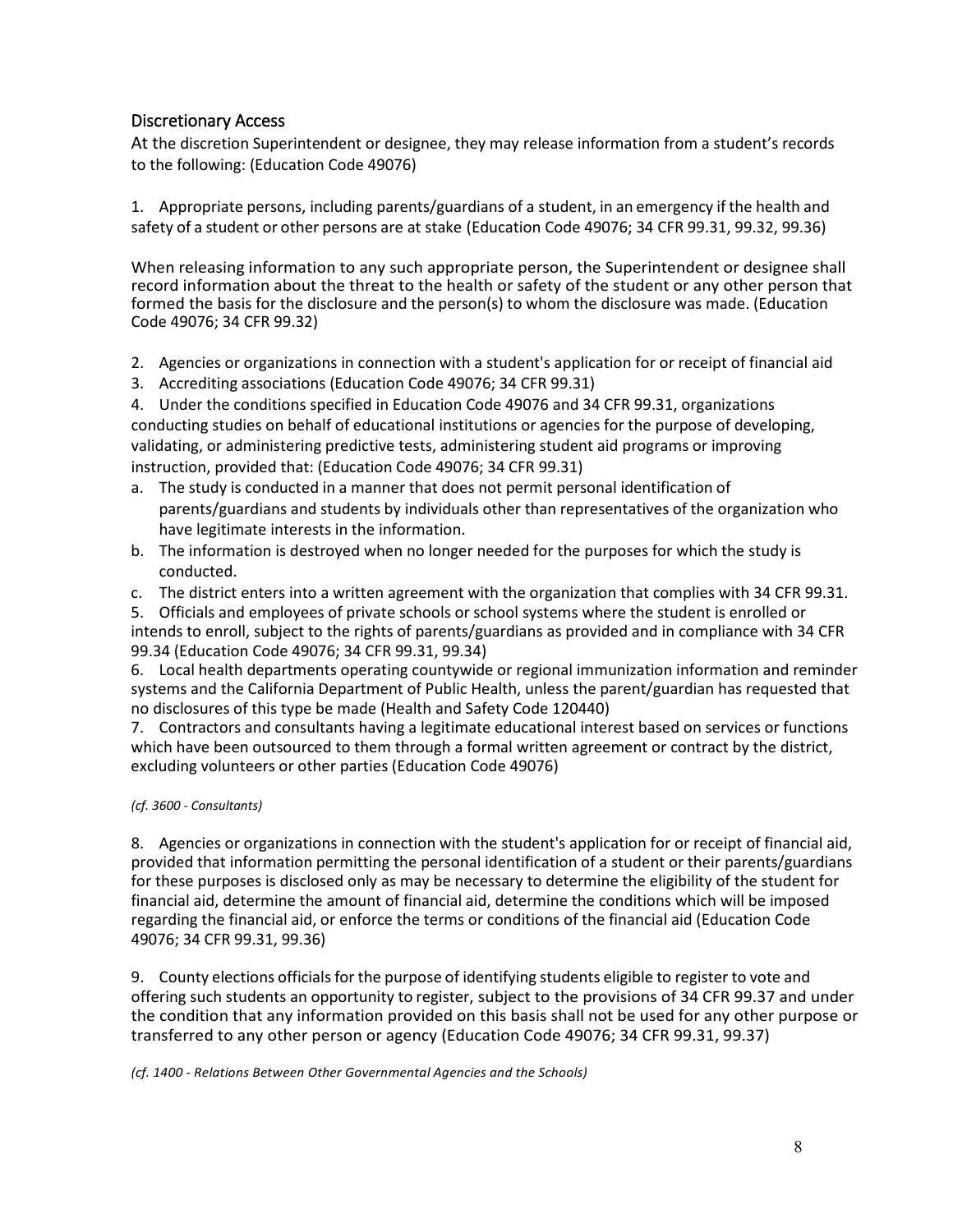When disclosing records for the above purposes, the Superintendent or designee shall obtain the necessary documentation to verify that the person, agency, or organization is a person, agency, or organization that is permitted to receive such records.

# Identification of Records

When authorized by law for any program audit, educational research, or other purposes, the Superintendent or designee may release information from a student record without prior consent of the parent/guardian or adult student after the removal of all personally identifiable information. Prior to releasing such information, the Superintendent or designee shall make a reasonable determination that the student's identity is not personally identifiable, whether through single or multiple releases and taking into account other reasonably available information. (Education Code 49074, 49076; 34 CFR 99.31)

# Process for Providing Access to Records

Student records shall be maintained in a central file at the school attended by the student or, when records are maintained in different locations, a notation shall be placed in the central file indicating where other records may be found. Parents/guardians shall be notified of the location of student records if not centrally located. (Education Code 49060; 5 CCR 433)

To inspect, review or obtain copies of student records, authorized persons shall submit a request to the custodian of records. Prior to granting the request, the custodian of records shall authenticate the individual's identity. For any individual granted access based on a legitimate educational interest, the request shall specify the interest involved.

When required by law, the parent/guardian shall provide written, signed, and dated consent before the district discloses the student record. Such consent may be given through electronic means in those cases where it can be authenticated. (34 CFR 99.30)

The district's consent form shall specify the records that may be disclosed, state the purpose of the disclosure, and identify the party or class of parties to whom the disclosure may be made. Upon request by the parent/guardian, the district shall provide them with a copy of the records disclosed. (34 CFR 99.30)

If the parent/guardian refuses to provide written consent for the release of student information, the Superintendent or designee shall not release the information, unless it is otherwise subject to release based on a court order or a lawful subpoena.

Within five days following the date of request, an authorized person shall be granted access to inspect, review and obtain copies of student records during regular school hours. (Education Code 49069; 5 CCR 431)

Qualified certificated personnel shall be available to interpret records when requested. (Education Code 49069)

The custodian of records shall be responsible for the security of student records and shall assure that access is limited to authorized persons. (5 CCR 433)

The custodian of records shall develop reasonable methods, including physical, technological, and administrative controls, to ensure that school officials and employees obtain access to only those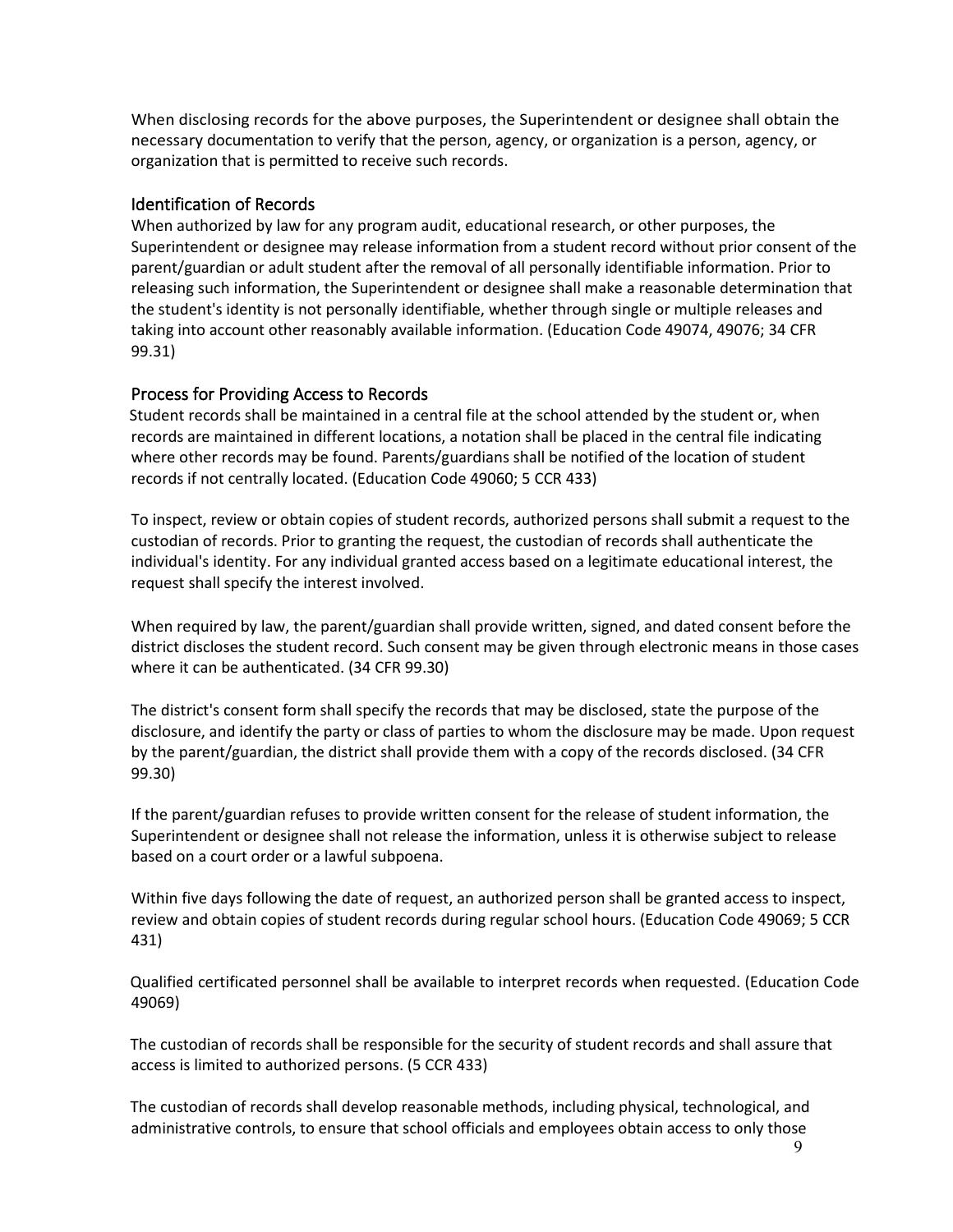student records in which they have legitimate educational interests. (34 CFR 99.31)

The custodian of records or the Superintendent or designee shall prevent the alteration, damage, or loss of records during inspection. (5 CCR 435)

# Duplication of Student Records

To provide copies of any student record, the district shall charge a reasonable fee not to exceed the actual cost of furnishing the copies. No charge shall be made for providing up to two transcripts or up to two verifications of various records for any former student. No charge shall be made to locate or retrieve any student record. (Education Code 49065)

The Superintendent or designee shall set a fee and update the amount periodically if actual costs change.

*(cf. 3260 - Fees and Charges)*

# Access Log

A log shall be maintained for each student's record which lists all persons, agencies or organizations requesting or receiving information from the records and the legitimate educational interest of the requester. (Education Code 49064)

In every instance of inspection by persons who do not have assigned educational responsibility, the school custodian of records shall make an entry in the log indicating the record inspected, the name of the person granted access, the reason access was granted, and the time and circumstances of inspection. (5 CCR 435)

The custodian of records shall also make an entry in the log regarding any request for records that was denied and the reason for the denial.

The log shall include requests for access to records by: (Education Code 49064)

- 1. Parents/guardians or adult students
- 2. Students 16 years of age or older who have completed the 10thgrade
- 3. Parties obtaining district-approved directory information

*(cf. 5125.1 - Release of Directory Information)*

- 4. Parties who provide written parental consent, in which case the consent notice shall be filed with the record pursuant to Education Code 49075
- 5. School officials or employees who have legitimate educational interest
- 6. Law enforcement personnel seeking to enforce immigration laws

The log shall be accessible only to the parent/guardian, adult student, dependent adult student, student who is age 16 years or older or who has completed the 10th grade, custodian of records, and certain state/federal officials. (Education Code 49064; 5 CCR 432)

# Transfer of Student Records

When a student transfers into this district from any other school district or a private school, the Superintendent or designee shall inform the parent/guardian of their rights regarding student records, including the right to review, challenge and receive a copy of student records. (Education Code 49068; 5 CCR 438)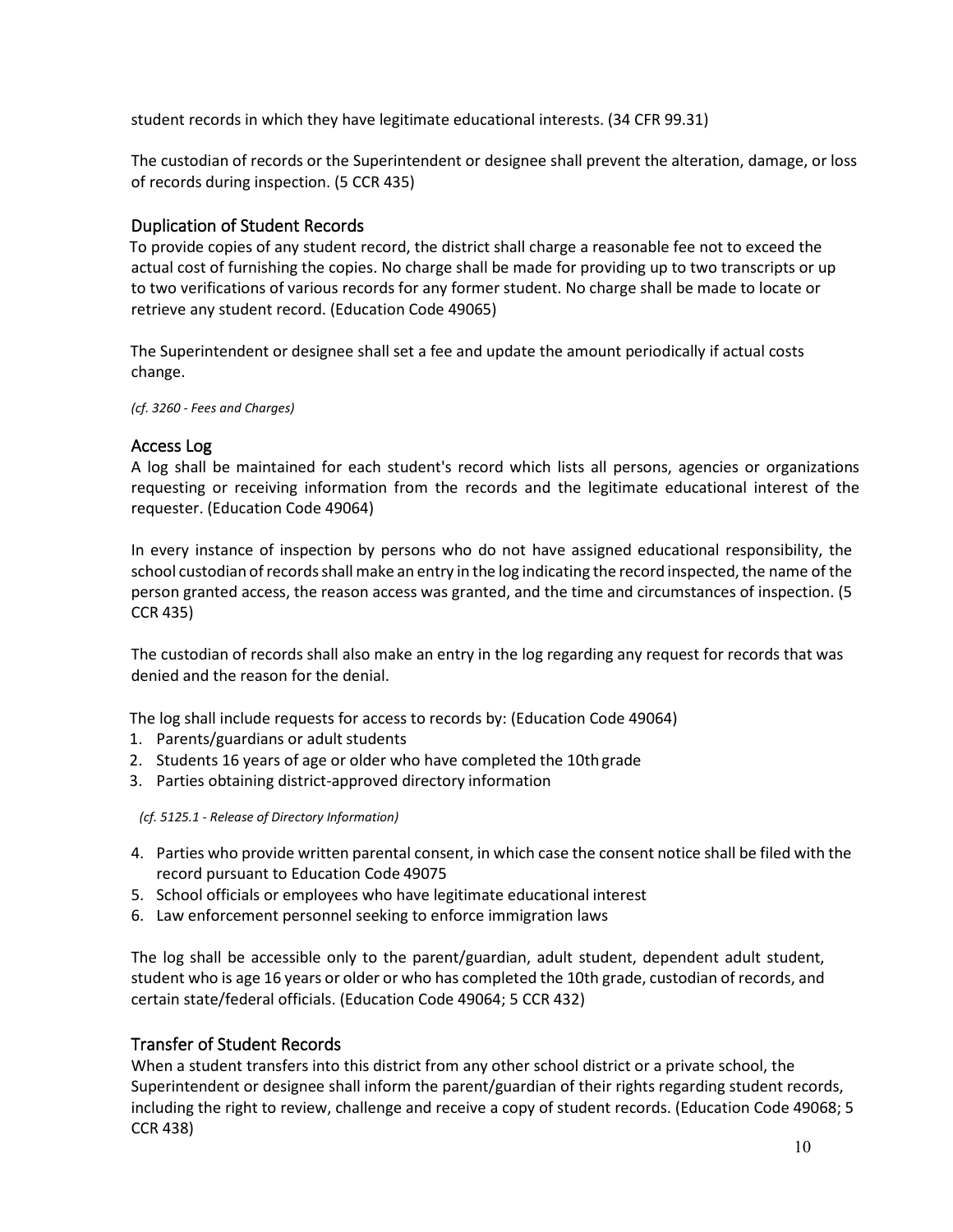When a student transfers into this district from another, the Superintendent or designee shall request that the student's previous district provide any records, either maintained by that district in the ordinary course of business or received from a law enforcement agency, regarding acts committed by the transferring student that resulted in their suspension or expulsion. (Education Code 48201)

### *(cf. 4158/4258/4358 - Employee Security)*

When a student transfers from this district to another school district or to a private school, the Superintendent or designee shall forward a copy of the student's mandatory permanent records within 10 school days of the district's receipt of the request for the student's records. The original record or a copy shall be retained permanently by this district. If the transfer is to another California public school, the student's entire mandatory interim record shall also be forwarded. If the transfer is out of state or to a private school, the mandatory interim record may be forwarded. Permitted student records may be forwarded to any other district or private school. (Education Code 48918, 49068;5 CCR 438)

# *(cf. 5118 - Transfers)*

Upon receiving a request from a county placing agency to transfer student in foster care out of a district school, the Superintendent or designee shall transfer the student's records to the next educational placement within two business days. (Education Code 49069.5)

All student records shall be updated before they are transferred. (5 CCR 438)

Student records shall not be withheld from the requesting district because of any charges or fees owed by the student or parent/guardian. (5 CCR 438)

If the district is withholding grades, diploma, or transcripts from the student because of their damage or loss of school property, this information shall be sent to the requesting district along with the student's records.

# *(cf. 5125.2 - Withholding Grades, Diploma or Transcripts)*

# Notification of Parents/Guardians

Upon students' initial enrollment and at the beginning of each year thereafter, the Superintendent or designee shall notify parents/guardians and eligible students, in writing, of their rights related to student records. If 15 percent or more of the students enrolled in the district speak a single primary language other than English, the district shall provide these notices in that language. Otherwise, the district shall provide these notices in the student's home language insofar as practicable. The district shall effectively notify parents/guardians or eligible students with disabilities. (Education Code 49063; 48985; 34 CFR 99.7)

If parents or guardians choose not to provide information that could indicate their or their children's immigration status, citizenship status, or national origin information, the district shall not use such actions as a basis to discriminate against any students or families or bar children from enrolling or attending school.

*(cf. 5145.6 - Parental Notifications)*

The notice shall include information about: (Education Code 49063; 34 CFR 99.7, 99.34)

- 1. The types of student records kept by the district and the information contained therein
- 2. The titles of the officials responsible for maintaining each type ofrecord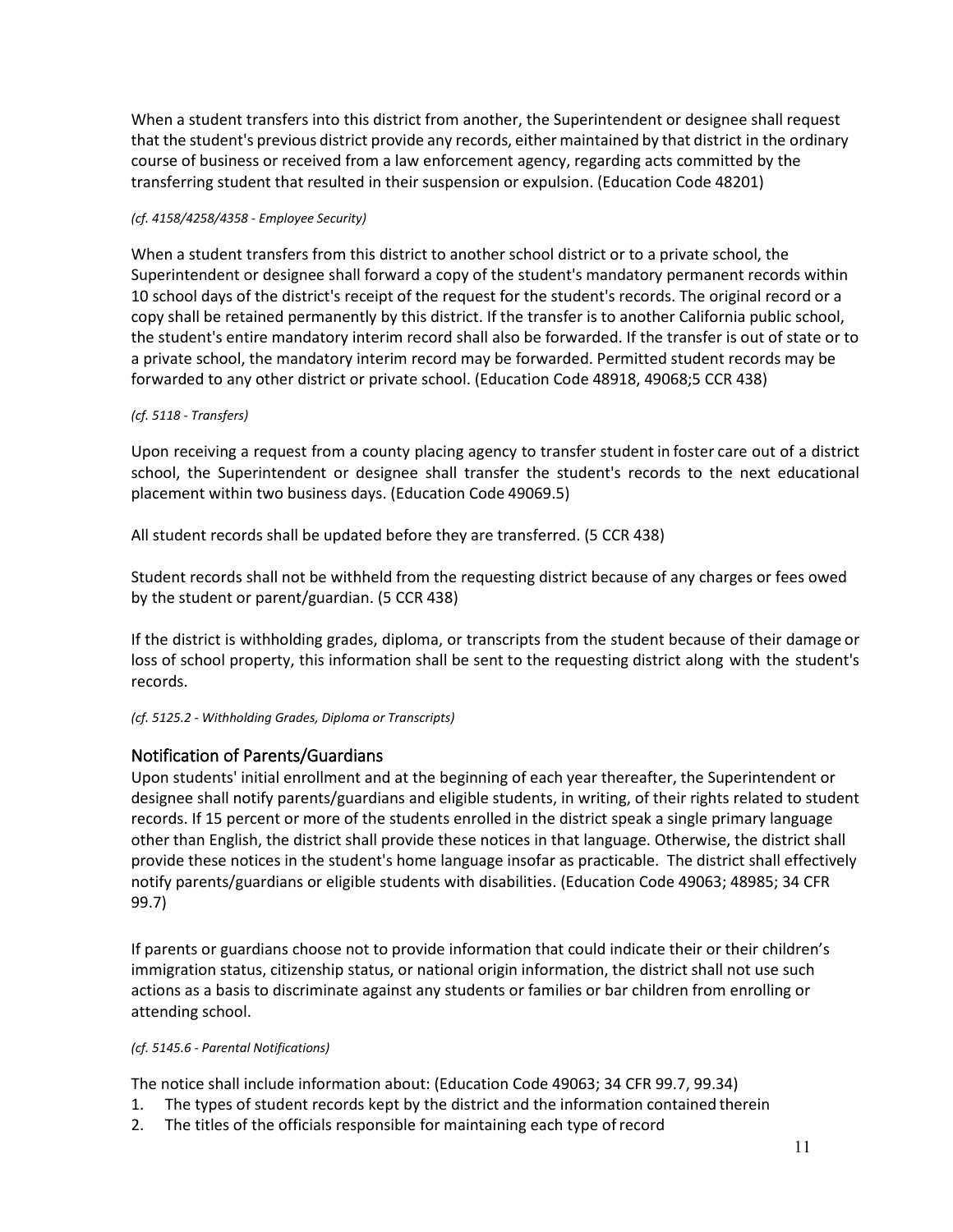3. The location of the log identifying those who request information from the records

4. District criteria for defining "school officials and employees" and for determining "legitimate educational interest"

5. District policies for reviewing and expunging student records

6. The right to inspect and review student records, and the procedures for doing so

7. The right to challenge and the procedures for challenging the content of a student record that the parent/guardian or student believes to be inaccurate, misleading or otherwise in violation of the student's privacy rights

# *(cf. 5125.3 - Challenging Student Records)*

8. The cost, if any, charged for duplicating copies of records

9. The categories of information defined as directory information pursuant to Education Code 49073

10. The right to consent to disclosures of personally identifiable information contained in the student's records except when disclosure without consent is authorized by law

11. The availability of the curriculum prospectus developed pursuant to Education

Code 49091.14 containing the titles, descriptions and instructional aims of every course offered by the school

# *(cf. 5020 - Parent Rights and Responsibilities)*

12. Any other rights and requirements set forth in Education Code 49060-49078, and the right of parents/guardians to file a complaint with the United States Department of Health, Education, and Welfare concerning an alleged failure by the district to comply with 20 USC1232g

13. The notification shall also include a statement that the district forwards education records to other agencies or institutions that have requested the records and in which the student seeks or intends to enroll or is already enrolled as long as the disclosure is for purposes related to the student's enrollment

In addition, the annual parental notification shall include a statement that a student's citizenship status, immigration status, place of birth, or any other information indicating national origin will not be released without parental consent or a court order

# Student Records from Social Media

For the purpose of gathering and maintaining records of students' social media activity, the Superintendent or designee shall: (Education Code 49073.6)

1. Gather or maintain only information that pertains directly to school safety or student safety

2. Provide a student with access to any information that the district obtained from the student's social media activity and an opportunity to correct or delete such information

3. Destroy information gathered from social media and maintained in student records within one year after a student turns 18 years of age or within one year after the student is no longer enrolled in the district, whichever occurs first

4. Notify each parent/guardian that the student's information is being gathered from social media and that any information maintained in the student's records shall be destroyed as provided in item #3 above. The notification shall also include, but is not limited to, an explanation of the process by which a student or their parent/guardian may access the student's records for examination of the information gathered or maintained and the process by which removal of the information may be requested or corrections to the information may be made. The notification may be provided as part of the annual parental notification required pursuant to Education Code 48980.